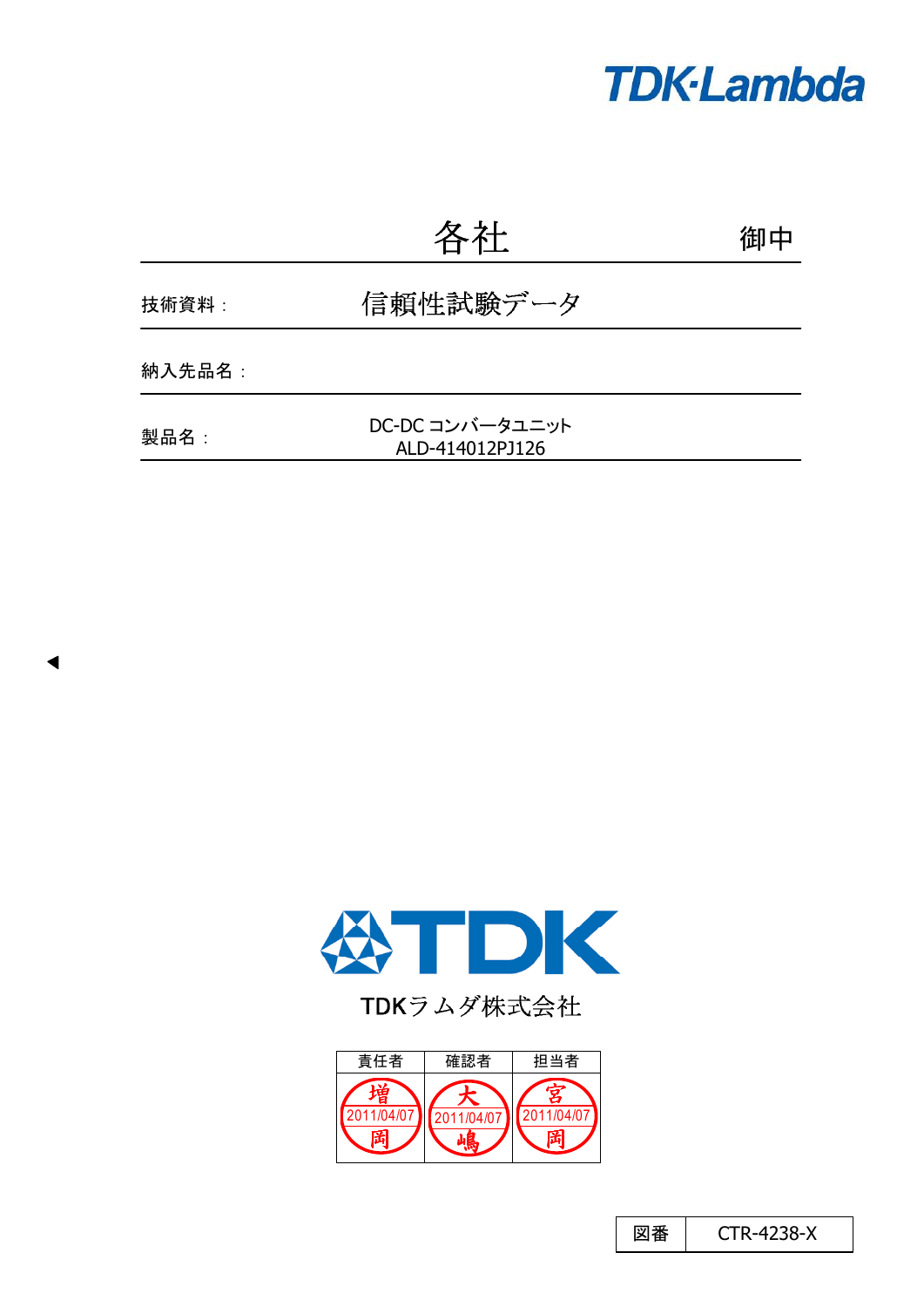### [1] 試験試料

品名:ALD-414012PJ126 各3台

### [2] 動作試験条件

入力電圧 : 12 [V] 調光条件 :輝度MAX Vbr =  $0$  [V]  $ADIM = 0$   $\overline{[V]}$ 負荷  $: 240 [\Omega]$ 電源 : PAR160A (KIKUSUI)

| 試験項目     | 試験条件                                                                                             | 判定基準                       |  |  |  |  |  |
|----------|--------------------------------------------------------------------------------------------------|----------------------------|--|--|--|--|--|
| 高温動作     | 85°C 500h 動作条件: 定格                                                                               |                            |  |  |  |  |  |
| 熱衝撃      | -40°C←→85°C 各30分 100サイクル                                                                         |                            |  |  |  |  |  |
| 耐湿サイクル動作 | $60^{\circ}$ C 90%R.H.<br>On 1hr. / Off 3hrs. 500cyc.                                            |                            |  |  |  |  |  |
| 振動       | 5~10Hz 振幅 10mm<br>10~200Hz 加速度21.6m/s <sup>2</sup> (2.2G)<br>対数掃引 時間:10分<br>X,Y,Z方向 各60分 トータル3時間 | 電気的特性及び外観に欠点が無きこととしま<br>す。 |  |  |  |  |  |
| 衝撃       | 588m/s <sup>2</sup> (60G) 11ms 正弦半波<br>±X,Y,Z方向 各1回 トータル6回                                       |                            |  |  |  |  |  |

#### [3] 試験結果

問題ありませんでした。 次ページに試験結果を示します。 測定条件は下記によります。

#### 測定条件

| 入力電圧: 12 [V] |                          |                |  |  |
|--------------|--------------------------|----------------|--|--|
|              | 負荷 : 240 [ $\Omega$ ]    |                |  |  |
|              | 調光条件 : 輝度MAX Vbr = 0 [V] |                |  |  |
|              |                          | $ADIM = 0$ [V] |  |  |
|              | 測定温度 : 室温 (25°C)         |                |  |  |

#### 測定機器

| 電源   | : PAR160A (KIKUSUI)又は相当品   |
|------|----------------------------|
| 入力電流 | : TR6840 (ADVANTEST)又は相当品  |
| 出力電流 | : 187(FLUKE)又は相当品          |
|      | 周波数カウンタ: 8060A(FLUKE)又は相当品 |

|            | 品名・形名・件名:PRODUCT NAME or MODEL,TITLE |                |        |  |  |  |  |  |  |
|------------|--------------------------------------|----------------|--------|--|--|--|--|--|--|
|            | DC-DCコンバータユニット ALD-414012PJ126       |                |        |  |  |  |  |  |  |
|            | 図面名:NAME OF DRAWING                  | 図番:DRAWING No. | 頁:PAGE |  |  |  |  |  |  |
| TDK-Lambda | 信頼性試験データ                             | CTR-4238-X     |        |  |  |  |  |  |  |

<記載内容は予告なく変更する場合があります。>